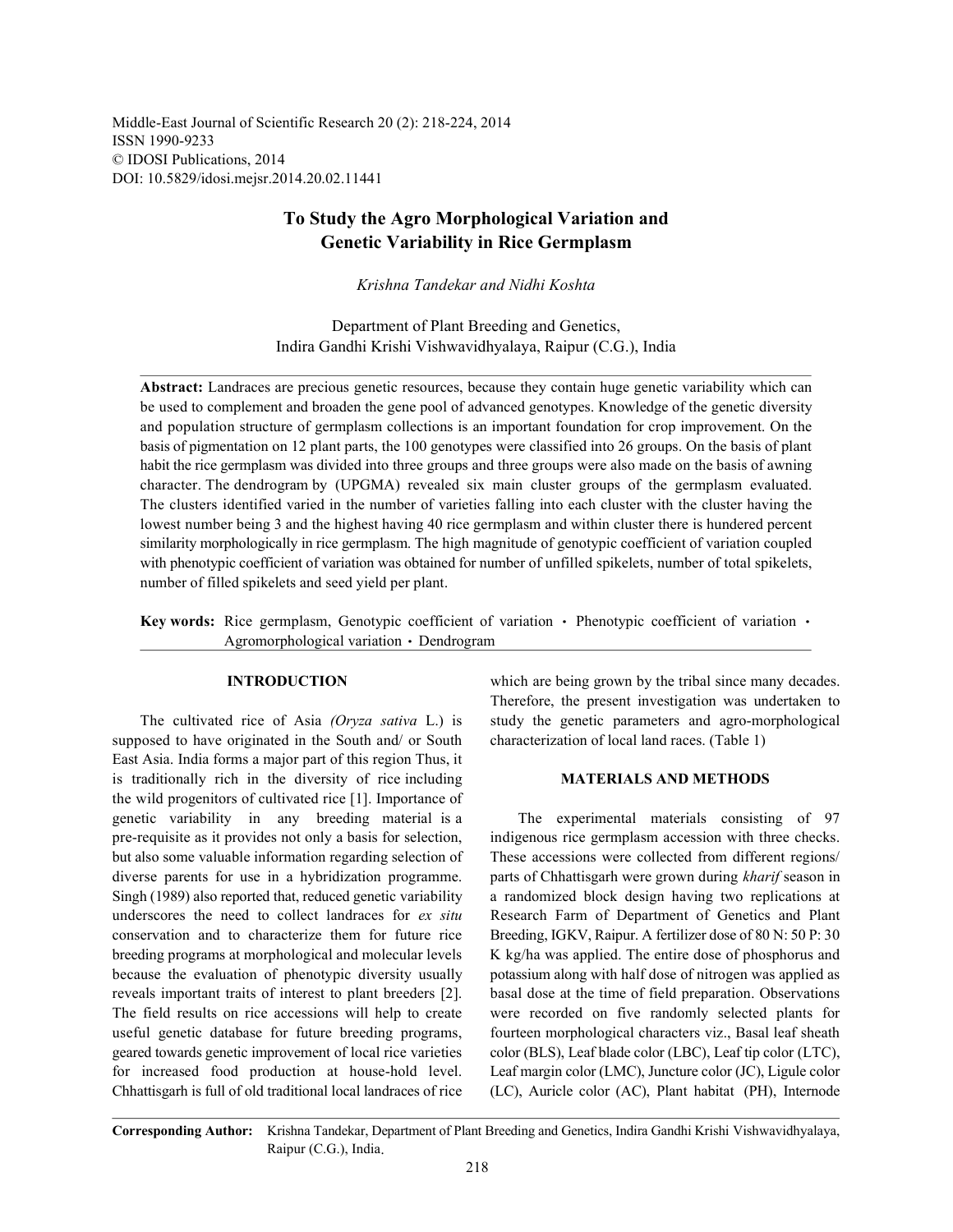| Table 1: List of Germplasm/Landraces |                    |     |              | Table 1: Continued |               |     |                |  |
|--------------------------------------|--------------------|-----|--------------|--------------------|---------------|-----|----------------|--|
| S.No                                 | Germplasm          | SNo | Germplasm    | S.No               | Germplasm     | SNo | Germplasm      |  |
|                                      | Laldhan            | 51  | Churlai      | 26                 | Nago          | 76  | Lohandi        |  |
| $\overline{c}$                       | Sathiya            | 52  | Gantaichur   | 27                 | Saina Goda    | 77  | Ratuwa         |  |
| 3                                    | Kanhari            | 53  | Kansari      | 28                 | Jani jane     | 78  | Bisunbhog      |  |
| 4                                    | Sikar              | 54  | birhuli      | 29                 | Dhawari       | 79  | Bhata phool    |  |
| 5                                    | Hard guhi dahi     | 55  | Karhani      | 30                 | Lal dhan      | 80  | Bans boota     |  |
| 6                                    | Baladhani          | 56  | Jejne        | 31                 | Shankar chini | 81  | Birhuliya      |  |
| 7                                    | Teen pakhiyan dhan | 57  | Janjne       | 32                 | Newari        | 82  | Rathua         |  |
| 8                                    | Makhi dahi         | 58  | dhouri       | 33                 | Chirpoti      | 83  | rajga          |  |
| 9                                    | Bhaya              | 59  | Chingd mouri | 34                 | Sarva         | 84  | Karhani        |  |
| 10                                   | Sariya bhaya       | 60  | Lalat        | 35                 | Shakachar     | 85  | Sanchuriya     |  |
| 11                                   | Godadani           | 61  | Tendu mudi   | 36                 | Rajga         | 86  | Karhani        |  |
| 12                                   | Pode               | 62  | Goda dhan    | 37                 | Nunga         | 87  | Kansari        |  |
| 13                                   | Dani goda          | 63  | karhani      | 38                 | Bilai lungi   | 88  | Narpati        |  |
| 14                                   | Alsanga            | 64  | Birhuli      | 39                 | surjot        | 89  | Nunga          |  |
| 15                                   | Goda dani          | 65  | Bisunbhog    | 40                 | Raichuri      | 90  | Kalam          |  |
| 16                                   | Chingar chinga     | 66  | khirsar      | 41                 | Lusari        | 91  | Gurmatiya      |  |
| 17                                   | Kariya             | 67  | Goda dhan    | 42                 | Chhinmouri    | 92  | <b>Bhulo</b>   |  |
| 18                                   | Bhuri dahi         | 68  | Baljer       | 43                 | Kheersagar    | 93  | Barhi          |  |
| 19                                   | Sindur chinga      | 69  | Batasi       | 44                 | Lohandi       | 94  | Bako           |  |
| 20                                   | Lalat              | 70  | Jharra(lal)  | 45                 | Gurmatiya     | 95  | Ganga prasad   |  |
| 21                                   | Kansari            | 71  | Kala thaarra | 46                 | Baiku         | 96  | Chhinmouri     |  |
| 22                                   | Bala               | 72  | I.T.         | 47                 | Jeeraphul     | 97  | Jeeraphul      |  |
| 23                                   | Veerhuli           | 73  | Kaveri       | 48                 | Jhingi        | 98  | <b>MTU1010</b> |  |
| 24                                   | Sikki              | 74  | Kalinga      | 49                 | Jaldubi       | 99  | Poornima       |  |
| 25                                   | Nando              | 75  | Lahondi      | 50                 | Jhingi paras  | 100 | Swarna         |  |

## *Middle-East J. Sci. Res., 20 (2): 218-224, 2014*

Table 2: Details of Agromorphological characters

| S. No.           | Characters                      | Growth stage of recording* | Categories or type | Symbols      |
|------------------|---------------------------------|----------------------------|--------------------|--------------|
| 1.               | Basal leaf sheath colour (BLSC) | Vegetative (3-5)           | Green              | Gr           |
|                  |                                 |                            | Purple             | Pr           |
|                  |                                 |                            | Light purple       | Ltpr         |
| 2.               | Leaf blade colour (LBC)         | Vegetative (4-6)           | Light green        | Ltgr         |
|                  |                                 |                            | Green              | Gr           |
|                  |                                 |                            | Dark green         | Dgr          |
|                  |                                 |                            | Purple             | Pr           |
| $\overline{3}$ . | Leaf tip colour (LTC)           | Vegetative (4-6)           | Green              | Gr           |
|                  |                                 |                            | Purple             | Pr           |
| 4.               | Leaf margin colour (LMC)        | Vegetative (4-6)           | Green              | Gr           |
|                  |                                 |                            | Purple             | Pr           |
| 5.               | Junctura color                  | Vegetative (4-5)           | Green              | Gr           |
|                  |                                 |                            | Purple             | Pr           |
| 6.               | Ligule colour (LGC)             | Vegetative (4-5)           | White              | Wh           |
|                  |                                 |                            | Light purple       | Ltpr         |
|                  |                                 |                            | Purple             | Pr           |
| 7.               | Auricle colour (AC)             | Vegetative (3-4)           | Light green        | Ltgr         |
|                  |                                 |                            | Purple             | Pr           |
| 8.               | Plant habit (PH)                | Vegetative (7)             | Erect              | Er           |
|                  |                                 |                            | Semi-erect         | Se           |
|                  |                                 |                            | Spreading          | Spr          |
| 9.               | Internode colour (IC)           | Reproductive (7)           | Green              | Gr           |
|                  |                                 |                            | Purple lines       | Prli         |
|                  |                                 |                            | Purple             | Pr           |
| 10.              | Node colour (NC)                | Reproductive (7-9)         | White              | Wh           |
|                  |                                 |                            | Red                | $\mathbb{R}$ |
|                  |                                 |                            | Purple             | Pr           |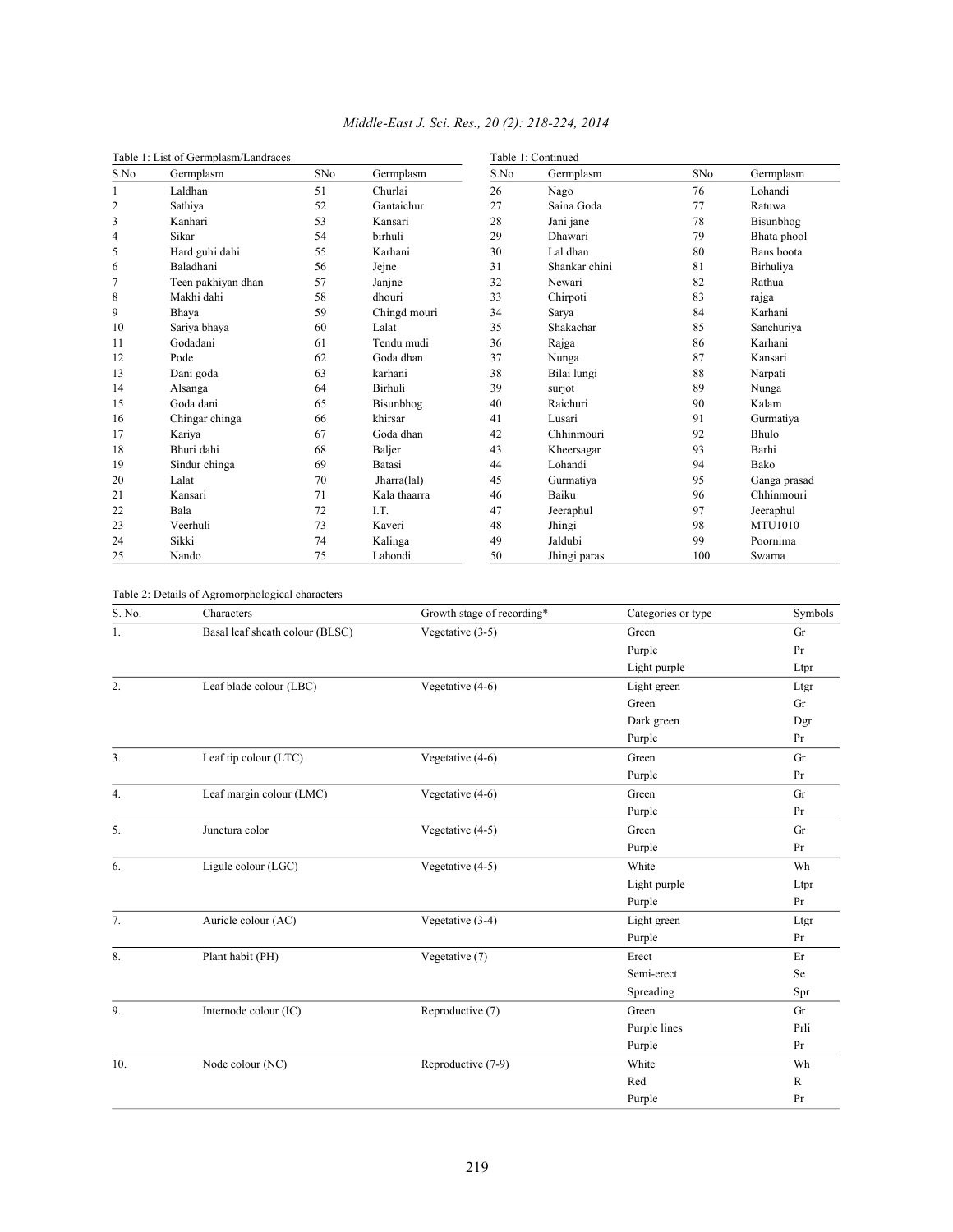Table 2:Continued

| S. No. | Characters                 | Growth stage of recording* | Categories or type | Symbols |
|--------|----------------------------|----------------------------|--------------------|---------|
| 11.    | Apiculus colour            | Reproductive (7-9)         | White              | Wh      |
|        |                            |                            | Red                | R       |
|        |                            |                            | Purple             | Pr      |
| 12.    | Stigma colour (SC)         | Reproductive (7-9)         | White              | Wh      |
|        |                            |                            | Red                | R       |
|        |                            |                            | Purple             | Pr      |
| 13.    | Sterile glume colour (SGC) | Reproductive (7-9)         | White              | Wh      |
|        |                            |                            | Purple             | Pr      |
| 14.    | Awning                     | Reproductive (7-9)         | Awnless            | Nil     |
|        |                            |                            | Awn                | Awning  |
|        |                            |                            | Tipped awn         | TD      |

\*The characters were scored at different growth stages=like:

1. Germination, 2. Seedling 3.Tillering 4. Stem elongation, 5. Booting, 6. Heading,

7. Milk stage, 8. Dough stage 9. Maturity stage.

group method of average linkage (UPGMA) were used to genotypes. Ligule color was found light purple, purple classify the 100 germplasm into groups (clusters). and white in 86, 10 and 4 genotypes, respectively. UPGMA was performed using the Numerical Taxonomic In 87 genotypes auricule color was found light green and Multivariate Analysis System statistical software and for 13 genotypes it was purple in color. For internode (NTSYS, version 2; [3]. The Coefficient of variation was color 78 were green, 10 were purple line and 12 were computed by the formula as suggested by [4]. purple. Node color was found green and purple in 72 and

varieties on the basis of pigment distribution was also purple in 90 and 10 genotypes, respectively Fig. 1. made by several earlier plant breeders [5]. In the present The certain plant parts such as apiculus and stigma

color (IC), Node color (NC), Apiculus color (APC), Stigma In Leaf tip color green and purple was found in 90 color (SC), Sterile glume color (SGC) and Awning (AW) and 10 genotypes respectively. Leaf margin was found (Table 2). green in 91 genotypes and purple in 9 genotypes. The statistical analysis was done by unweighted pair Junctura color was found green in 90 and purple in 10

**RESULTS AND DISCUSSION** white in 49 genotypes, red in 18 genotypes and purple in On the basis of pigmentation on 12 plant parts, the genotypes, light green in 2 genotypes and purple in 15 100 genotypes were classified. Such classification of rice genotypes. Sterile glume color was found white and 28 genotypes, respectively. Apiculus color was found 23 genotypes. Stigma color was found white in 83

study for basal leaf sheath color 81 genotypes were found were more frequently pigmented than other whereas, green and 16 were purple and 3 were light purple. For leaf leaf blade was found pigmented for only few blade color, purple, dark green and green were found in 3, accessions. Ramiah (1953) reported that both linkage and 4 and 93 genotypes, respectively. pleiotropy are responsible for simultaneous occurrence of



Fig. 1: Frequency distribution of genotypes on the basis of Agro-morphlogical characterization.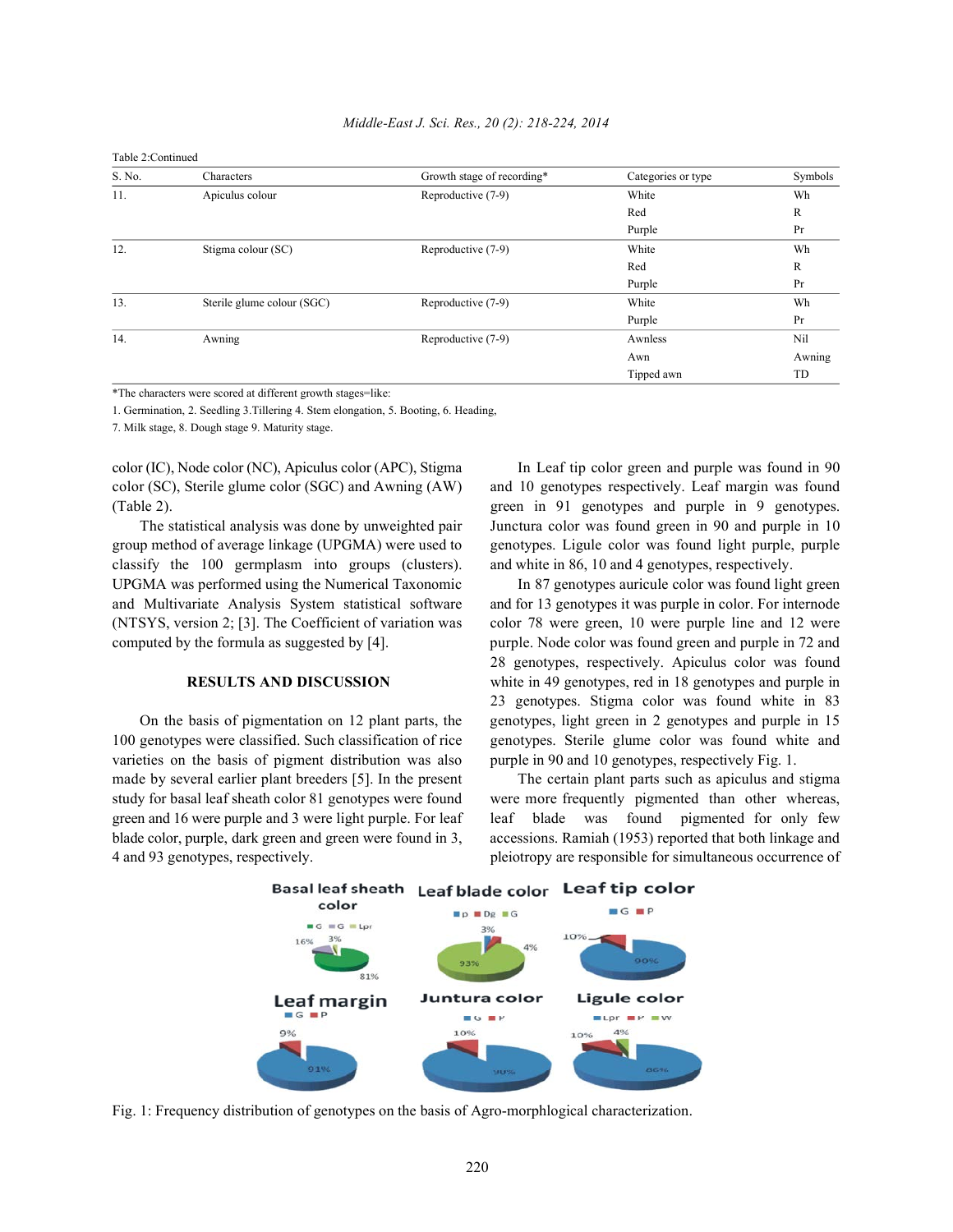

Fig. 1: Frequency distribution of genotypes on the basis of Agro-morphlogical characterization.

Table 3: Characterization and grouping of rice germplasm on the basis of plant habit

| Character   | Group                  | Entry No.                                                                         | Total No. |
|-------------|------------------------|-----------------------------------------------------------------------------------|-----------|
| Plant Habit | $G1$ (Erect=E)         | 1, 2, 5, 7, 8, 9, 11, 19, 20, 26, 27, 28, 29, 31, 32, 33, 34, 35, 37, 38, 41, 47, | 45        |
|             |                        | 51, 52, 55, 57, 59, 62, 63, 65, 68, 69, 70, 74, 75, 76, 81, 82, 90, 91, 94,       |           |
|             |                        | 98.99.100                                                                         |           |
|             | $G2$ (Semi-erect=Se)   | 3, 4, 6, 10, 12, 14, 15, 18, 21, 23, 24, 25, 30, 36, 40, 42, 43, 44, 45, 46, 48,  | 45        |
|             |                        | 53, 54, 56, 58, 60, 61, 64, 66, 67, 71, 72, 73, 77, 78, 79, 80, 83, 84, 86, 88,   |           |
|             |                        | 89, 92, 93, 95, 97                                                                |           |
|             | $G_3$ (Spreading= Spr) | 13, 16, 17, 22, 39, 49, 50, 85, 87, 96                                            | 10        |

| Table 4: Characterization and grouping of rice germplasm on the basis of awning |  |  |  |  |
|---------------------------------------------------------------------------------|--|--|--|--|

| Character | Group                                                                                                        | Entry No.                                                                           | Total No. |
|-----------|--------------------------------------------------------------------------------------------------------------|-------------------------------------------------------------------------------------|-----------|
| Awning    | $G_1$ (Awned=AN)                                                                                             | 18, 24, 79                                                                          |           |
|           | 1, 2, 3, 4, 5, 6, 7, 8, 9, 10, 11, 12, 13, 14, 15, 16, 17, 19, 20, 21, 22, 23, 25, 26,<br>$G2$ (Awn less=Al) |                                                                                     | 95        |
|           |                                                                                                              | 27, 28, 29, 30, 31, 32, 33, 34, 35, 36, 37, 38, 39, 40, 41, 42, 43, 44, 45, 46, 47, |           |
|           |                                                                                                              | 48, 49, 50, 51, 53, 54, 55, 56, 57, 58, 59, 60, 61, 62, 63, 64, 65, 66, 67, 68, 69, |           |
|           |                                                                                                              | 70,71, 72, 73, 74, 75, 76, 77, 78, 80, 81, 82, 83, 85, 86, 87, 88, 89, 90, 91, 92,  |           |
|           |                                                                                                              | 93, 94, 95, 96, 97, 98, 99, 100                                                     |           |
|           | $G_3$ (Tipped Awn = TA)                                                                                      | 52.84                                                                               |           |

and grouping of rice germplasm on the basis of on morpho-agronomic similarity. The dendrogram anthocyanin pigmentation was also carried out by [6] in revealed six main cluster groups of the germplasm glutinous rice germplasm of Assam and [7] in wild rices of evaluated see Fig. 2. Raipur. The entire rice germplasm (100) were grouped into The clusters identified varied in the number of three categories on the basis of plant habit, i.e. erect, varieties falling into each cluster with the cluster having semi-erect and spreading. Amongst 100 entries 45 were the lowest number being 3 and the highest having 40 rice erect type, 45 were semi-erect type and only 10 were germplasm and within cluster there is hundred percent spreading type (Table 3). Similarity between germplasm (Table 5).

95 were awnless, three entries having awning and 2 having hundred percent similarity within cluster there is

characterization [9]. as the degree of relatedness among the 100 germplasm.

anthocynin in different plant parts [5]. Characterization Clustering of the 100 rice germplasm (UPGMA) based

On the basis of awning out of 100 germplasm entries Thus to identify genetic diversity in germplasm line entries having short awn (tipped awns) (Table 4). he need to linked molecular markers. Evaluation of Using relatively fewer characters, classification of rice genetic diversity within rice varieties using varieties was also attempted by [8]. Das *et al*. (1981) while agglomerative hierarchical clustering (AHC) gave six classifying ahu rice germplasm in Assam has explained clusters based on the variations in morphological the relevance of broad categorization of characters and properties. The dendrogram generated from similarity choice of a few than several characters in varietal matrices provided an overall pattern of variation as well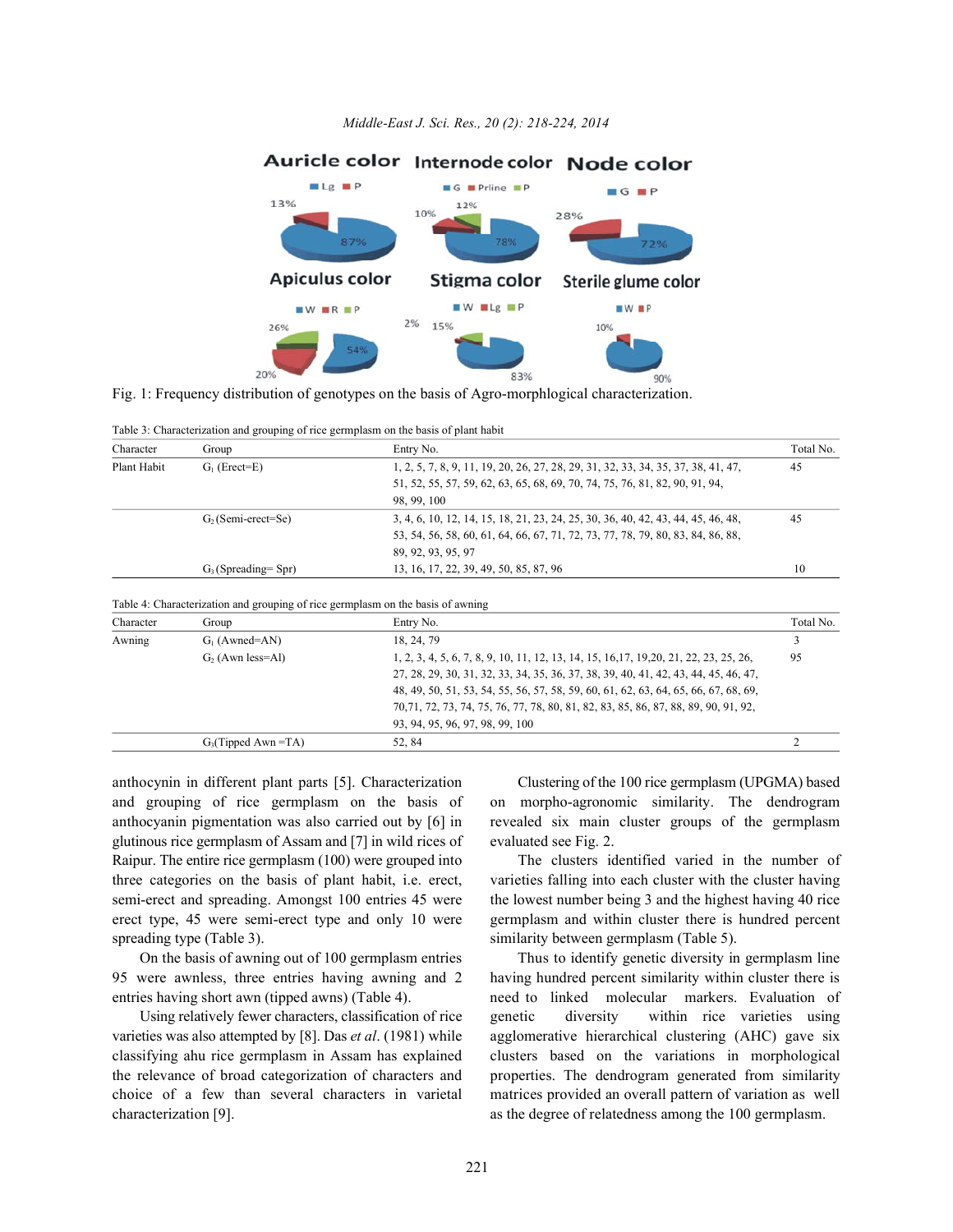

| Fig. 2: Dendrogram based on agromorphological characters |  |  |  |
|----------------------------------------------------------|--|--|--|
|                                                          |  |  |  |

|         | raore 5. Chaster Timerysis. Tigro morphorogical data                                                                      |  |  |  |  |  |
|---------|---------------------------------------------------------------------------------------------------------------------------|--|--|--|--|--|
| Cluster | Entry No.                                                                                                                 |  |  |  |  |  |
|         | 98, 95, 91, 6, 41, 19, 9, 63, 94, 4.                                                                                      |  |  |  |  |  |
| П       | 14, 22, 72.                                                                                                               |  |  |  |  |  |
| Ш       | 43, 45, 39, 29, 66, 84, 38, 54, 23, 18, 31, 33, 76, 13, 73, 37, 37, 37, 64, 61, 32, 20, 8, 49, 17, 71, 74, 36, 15, 83, 3. |  |  |  |  |  |
| IV      | 87, 80, 88, 52, 82, 24.                                                                                                   |  |  |  |  |  |
| V       | 99, MTU 1010, 81, 69, 62, 25, 70, 7, 36, 26, 2.                                                                           |  |  |  |  |  |
| VI      | Swarna, 11, 56, 40, 90, 50, Poornima, 97, 93, 85, 79, 67, 51, 47, 34, 28, 27, 5, 100, 92, 89, 86, 78, 77, 75, 65, 60, 59, |  |  |  |  |  |
|         | 55, 53, 48, 46, 44, 42, 30, 21, 16, 12, 10, 1.                                                                            |  |  |  |  |  |

Table 5: Cluster Analysis: Agro-morphological data

|                |                                |        | Range |                                        |        |             |
|----------------|--------------------------------|--------|-------|----------------------------------------|--------|-------------|
| S. No.         | Characters                     | Mean   | Min.  | ------------------------------<br>Max. | GCV(%) | PCV $(\% )$ |
| Ι.             | Days to 50% flowering          | 78.80  | 58    | 101                                    | 7.95   | 8.24        |
| $\overline{c}$ | Plant height (cm)              | 129.40 | 78.15 | 175.80                                 | 12.81  | 13.36       |
| 3              | Panicle length (cm)            | 24.86  | 17.50 | 32.00                                  | 9.92   | 10.19       |
| 4              | Number of tillers              | 6.61   | 4.10  | 9.90                                   | 19.61  | 24.08       |
| 5              | Number of filled spikelets     | 127.98 | 18.72 | 271.30                                 | 28.61  | 30.16       |
| 6              | Number of unfilled spikelets   | 22.25  | 3.00  | 81.65                                  | 65.04  | 72.36       |
|                | Number of total spikelets      | 149.93 | 68.90 | 296.55                                 | 29.80  | 30.98       |
| 8              | Hundred seed weight (g)        | 2.22   | 1.05  | 3.05                                   | 18.30  | 19.31       |
| 9              | Biological yield per plant (g) | 25.34  | 15.40 | 35.50                                  | 17.56  | 20.89       |
| 10             | Harvest index $(\% )$          | 50.77  | 31.50 | 66.20                                  | 11.80  | 13.84       |
| 11             | Seed yield per plant $(g)$     | 12.80  | 6.85  | 19.05                                  | 18.39  | 22.41       |

Table 6: Genetic parameters of variation for quantitative traits

The morphological characters are mostly subjected to Similar findings for number of unfilled spikelets have environmental influences [10], there is the need to been reported by [11-13]. High estimates of genotypic conduct molecular studies to gather more evidence on the coefficient of variation and phenotypic coefficient of distinctiveness of the varieties from each cluster. variation for number of filled spikelets have been reported

characters, the high estimates of phenotypic (PCV) and variation has also been recorded for number of total genotypic (GCV) coefficient of variations were observed spikelets by [4, 16]. Moderate estimate of PCV and GCV for number of unfilled spikelets, number of total spikelets, were found for number of tillers which was in confirmation number of filled spikelets (Table 6). with the findings of [8, 17] and, For 100 seed weight

In the present study, for the yield attributing by [14, 15]. High genotypic and phenotypic coefficient of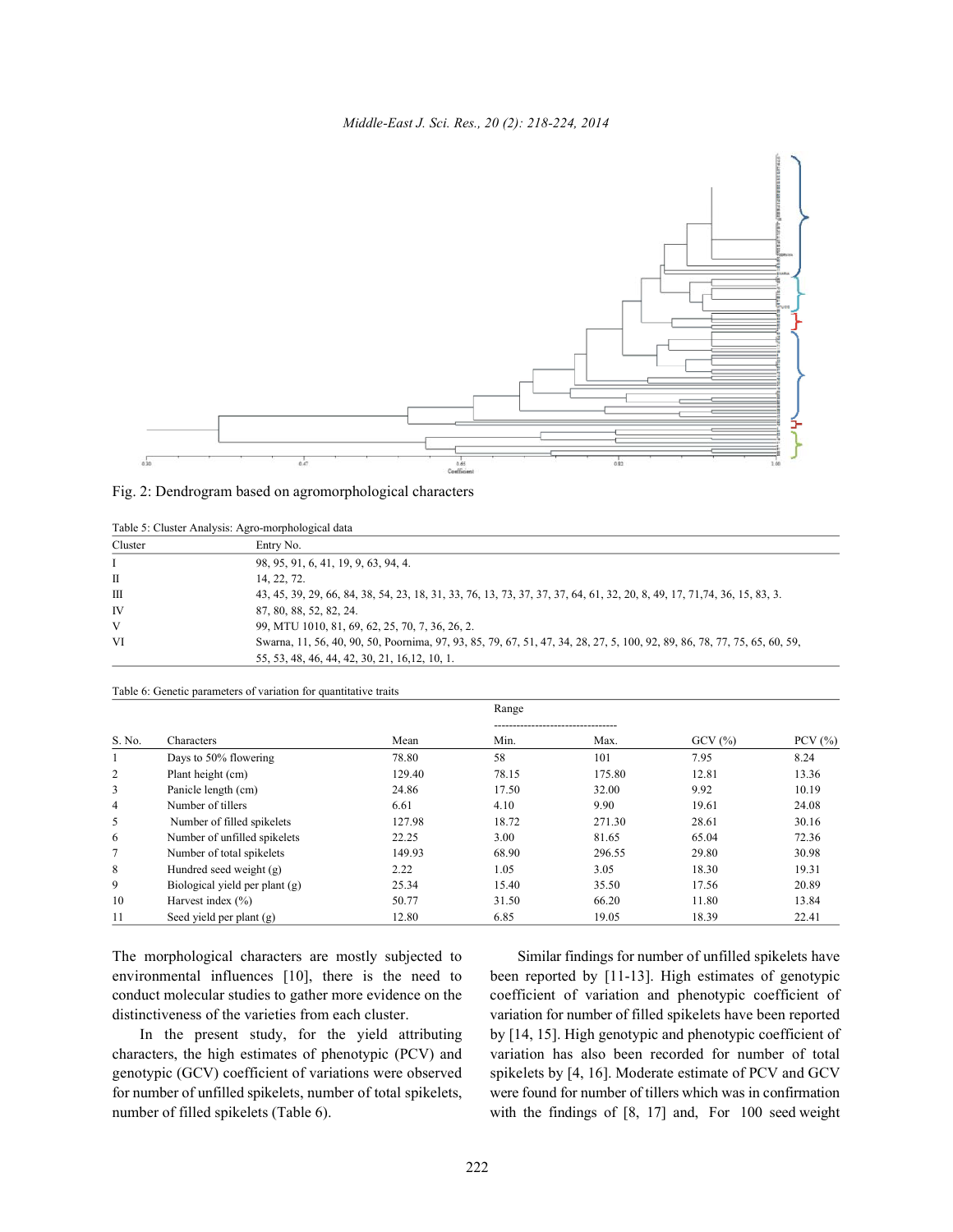| Middle-East J. Sci. Res., 20 (2): 218-224, 2014 |  |  |  |  |  |  |
|-------------------------------------------------|--|--|--|--|--|--|
|-------------------------------------------------|--|--|--|--|--|--|

| Table /: Desirable genotypes for the important traits |                 |                 |                  |  |  |  |  |
|-------------------------------------------------------|-----------------|-----------------|------------------|--|--|--|--|
| Characters                                            |                 |                 | Ш                |  |  |  |  |
| Number of tillers                                     | Karhani (55)    | Karhani (63)    | Kalinga (74)     |  |  |  |  |
| Number of filled spikelets                            | Jeeraphool (47) | Jeeraphool (97) |                  |  |  |  |  |
| Hundred seed weight                                   | Barhi (93)      | Bala (22)       | Nunga $(37)$     |  |  |  |  |
| Harvest index                                         | Kaveri (73)     | Kansari (21)    | I.T. $(72)$      |  |  |  |  |
| Seed yield per plant                                  | Veerhuli (23)   | Jaldubi (49)    | Lahondi (75)     |  |  |  |  |
| Panicle length                                        | Lahondi (75)    | Jaldubi (49)    | Bilai Lungi (58) |  |  |  |  |

Table 7: Desirable genotypes for the important traits

coefficient of variation have been observed for 100 seed multivariate analysis system. Applied Biostatistics, weight by [18]. The list of desirable genotypes of New York quantitative characters (Table 7). 4. Burton, G.W. and E.H. Devane, 1953.

all breeders are continuously looking for genetic markers Monograph. 19, ICAR, New Delhi. that will enable them to identify specific parental material 6. Ahmed, T. and G.R. Das, 1994. Evaluation and selection. In this regard morphological characterization Assam. Oryza, 31: 77-83. seems to be the widely range of variation from light pink 7. Dharmendra Kumar, M.N. Shrivastava, R. K Sahu and inter node and stigma were move frequently pigmented rices of Raipur. Oryza, 34(4): 288-291. than others whereas, leaf blade color was found 8. Das, G.R., T. Ahmed, H.C. Bhattacharya and pigmented in few accessions. Cluster analysis based on B.C. Borthakur, 1981. Evaluation of rice germplasm:1. plant morphology suggested that the accessions could be Characterization and evaluation of ahu rice for grouped. Such groupings are useful to breeders in important quantitative characters in relation to yield. identifying possible landraces that may be used as *J.* Res. Assam Agric. Univ., 2: 156-164. parents in breeding for any of the morphological traits 9. Anna, S., S. Ingibjörg, Jónsdóttir and that were studied. In the germplasm a wide range of Magnus Augner, 2002. Genetic and variation was observed in plant habit, while, awning was Environmental Effects on Morphology in Clonal not a common character. Morphological characterization Sedges in the Eurasian Arctic American Journal of criteria that has been formulated may be used in the Botany, 89(9): 1410- 1421. marker aided selection of rice genotypes. 10. Hussain, A.A., D.M. Maurya and C.P. Vaish, 1987.

of Genetics and Plant Breeding, IGKV, Raipur C. G. for his deep waterlogged situation. Oryza, 25(4): 360-364. guidance and also thankful to Gemplasm Unit, Department 12. Rather, A.G., G.N. Mir and F.A. Sheikh, 1998. Genetic of Genetics and Plant Breeding, IGKV, Raipur C. G. parameters for some quantitative traits in rice. Adv.

- 1. Singh, B.N., S.R. Dhua, R.K. Sahu, B.C. Patra and Meghalaya. Ind. J. Agric. Sci., 56 (10): 700-703.
- 2. Singh, S.P., 1989. Pattern of variation in cultivated dry 15. Ganesan, K., W. Wilfred Manuel and T. Sundram,
- moderate PCV and GCV were found, however high genetic 3. Rohlf, F.J., 1990. NTSYS-pc*.* Numerical taxonomy and
	- **CONCLUSION arundinacacea**) from replicated clonal material. Agron. Estimating Heritability in tall fescue (Festuca J., 45: 478-481.
	- In present era genetic markers are very important and 5. Ramiah, K., 1953. Rice Breeding and Genetics. Science
- for specific traits and also to improve upon through characterization of glutinous rice germplasm of
- to dark purple and certain plant parts such as apiculus, V. N. Sahu, 1997. Morphological variability in wild
	-
	-
	- **ACKNOWLEDGMENTS** Oryza sativa L., Indian J. Genet., 47(2): 145-151. Studies on quality status of indigenous upland rice,
	- Thanks are due to Prof. N.K. Motiramani, Department variability and correlation studies in rice under semi 11. De, R.N. and A.V. Suriya Rao, 1988. Genetic
		- Plant Sci., 11(2): 163-166.
		- **REFERENCES** 13. Awasathi, R.P. and D.N. Brothakur, 1986. Agronomic evaluation of rice varieties in upland terraces of
	- B.C. Marndi, 2001. Status of rice germplasm-Its 14. Kaw, R.N., R.C. Aquino, H.P. Mom, J.D. Yae and collection and conservation in India Indian J. Plant. N. Haq, 1999. Variability and inter relations in rice Genet Resour, 14: 105-106. Under cold stress environments. Oryza, 36(1): 1-4.
	- bean. Ann. Rep. Bean Improve, Coop., 31: 180-182. 1995. Analysis in rice. Int. Rice Res. Newl., 20: 1-4.